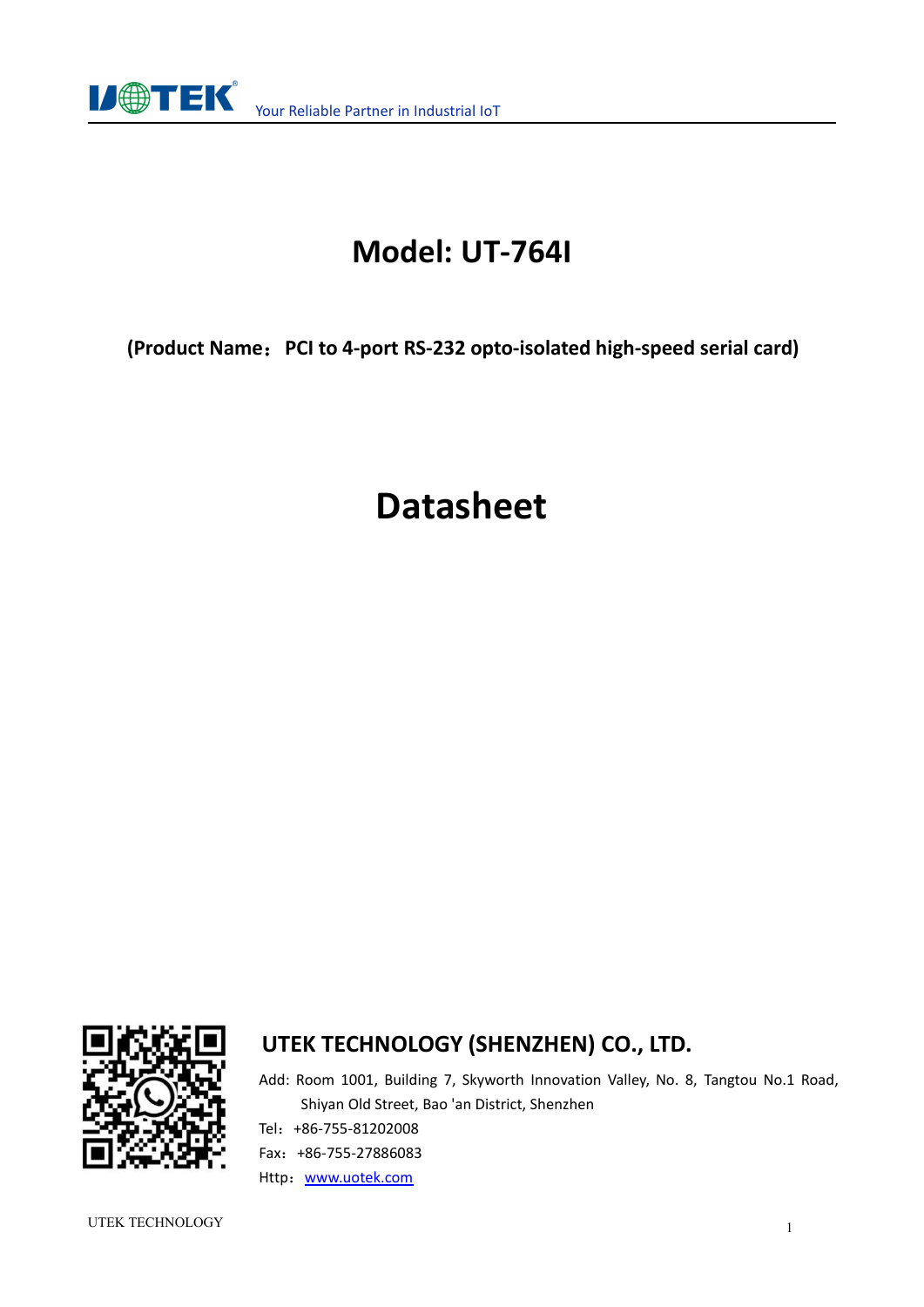

#### **1. Overview**

The UT-764i opto-isolated PCI converter card, compatible with RS-232C standard, is capable of converting single-ended PCI signals to RS-232 signals with a built-in opto-isolator, capable of providing isolation voltages up to 2500Vrms, with a fast transient voltage suppressor protector, which is designed to protect the RS-232 interface with today's advanced TVS (Transient Voltage Suppressor) transient voltage suppressor, under normal conditions, the TVS tube is a high resistance state, when the TVS tube is subjected to an instantaneous high-voltage shock at both ends, it can reduce the impedance at both ends at a high rate, absorbing a large current, so that the voltage at both ends is clamped at a predetermined value, protecting the circuit components behind it from damage due to transient High-voltage shock and damage. This protector can effectively suppress lightning and ESD, providing 500W of lightning surge protection power per line, as well as surge voltages and transient over-voltages generated by various causes on the line, and the extremely small inter-pole capacitance ensures high-speed transmission of the RS-232 interface.

#### **2. Major Functions & Features**

Support PCI to 4-port RS-232 opto-isolated high-speed serial card

#### **3. Technical Parameters**

- Hardware Interface Connection Type: 1 DR44 Female BUS: 32 bit Universal PCI
- G Signal: RS-232: RXD, TXD, GND, RTS, CTS
- **Transmission rate: 300bps-921.6kbps**
- Data bits: 5, 6, 7, 8
- $\bullet$  Stop bits: 1, 1, 5, 2
- **•** Parity bits: None, Even, odd, space, Mark
- Stream control: RTS/CTS XON/XOFF
- Operating temperature: -40~85°C
- Support system: Win2000/2003/XP/Vista/2003\_Server/Win7/8/8.1/10/NT4.0/CE 4.2/5.0/6.0/Vxworks/ Linux 2.4.x/2.6.x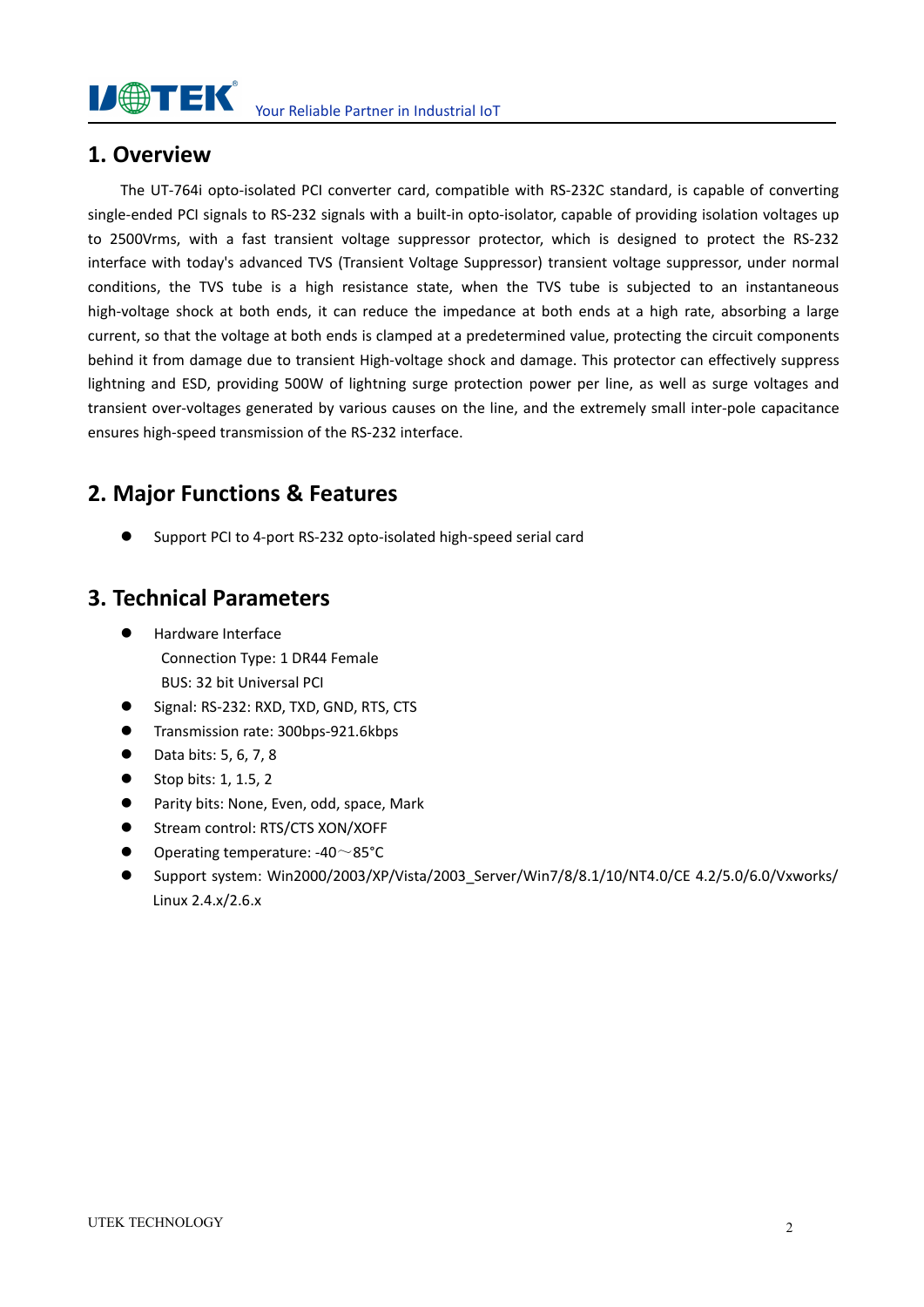**ISETEK** Your Reliable Partner in Industrial IoT

### **4. Interface Definition**

DB9 pin: RS-232C output signal pin assignment (Port1-Port4)

| DB9 Male(PIN)  | RS-232C interface signal |
|----------------|--------------------------|
| 1              | N/C                      |
| $\mathfrak{p}$ | Receive data SIN (RXD)   |
| 3              | Transmit data SOUT (TXD) |
| 4              | N/C                      |
| 5              | <b>GND</b>               |
| 6              | N/C                      |
|                | <b>RTS</b>               |
| 8              | <b>CTS</b>               |
| q              | N/C                      |



## **5. Product View (Appearance)**